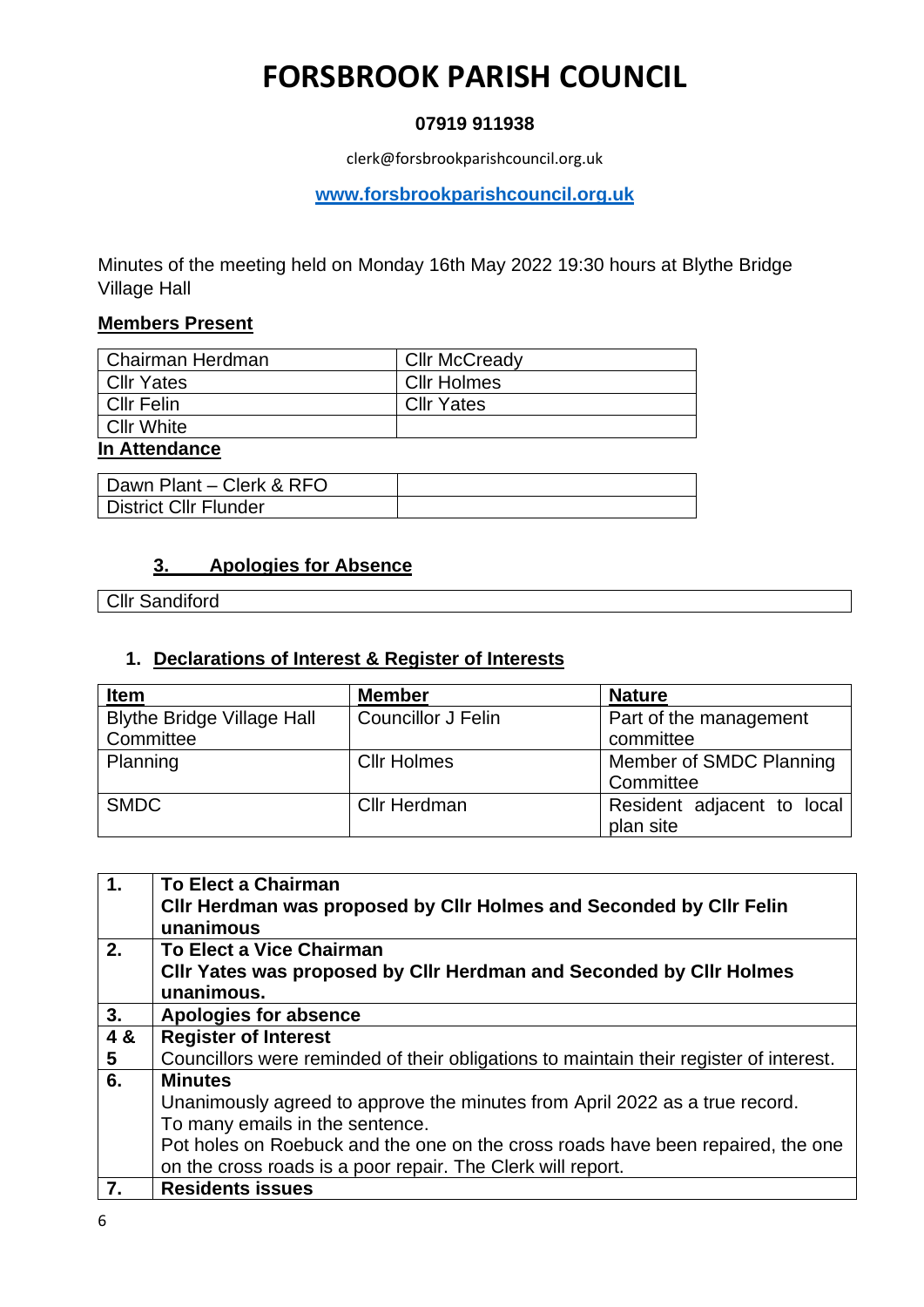# **FORSBROOK PARISH COUNCIL**

### **07919 911938**

clerk@forsbrookparishcouncil.org.uk

### **[www.forsbrookparishcouncil.org.uk](http://www.forsbrookparishcouncil.org.uk/)**

|     | Rob Cox – resident who wants to engage in the area. Real concerns on Cheadle                                   |
|-----|----------------------------------------------------------------------------------------------------------------|
|     | Road about school run parking. Chairman Herdman reported that we do report on                                  |
|     | the parking problems at the schools to the PCSO.                                                               |
|     |                                                                                                                |
|     | The Clerk explained about the plans for the Recreation Ground and the S106                                     |
| 8   | funding.<br><b>County and District Reports</b>                                                                 |
|     |                                                                                                                |
|     | Purdah has been in place, AGM at SMDC has taken place and their has been a                                     |
|     | leadership change, the new leader is Paul Roberts. The cabinet has now been                                    |
|     | chosen and the new cabinet will be announced at the next SMDC meeting.                                         |
|     | Cllr Holmes is now the Chairman at SMDC.                                                                       |
|     | Road maintenance is part of a big focus at Staffs County Council.                                              |
|     | Congratulations to Cllr Holmes from the Parish Council                                                         |
| 9.  | <b>May Accounts</b>                                                                                            |
|     | a) May accounts                                                                                                |
|     | b) Bank Reconciliation (previously circulated by email and available on the web                                |
|     | site)<br>c) YTD and Budget Scrutiny report circulated.                                                         |
| 10  | <b>Clerks report</b>                                                                                           |
|     | Update on CILCA – only 5 pieces of work now to complete                                                        |
|     | Will information - Had now been signed over to the Methodist Chapel in Blythe                                  |
|     | Bridge.                                                                                                        |
|     |                                                                                                                |
| 11  | <b>Correspondence</b>                                                                                          |
| 12. | Co-option - To receive the information from a co-option candidate, discuss                                     |
|     | and decide.                                                                                                    |
|     | Vic Byatt was present for co-option - Unanimous decision to coopt her to the Council,                          |
|     | she took a seat at the table.                                                                                  |
| 13. | <b>Update on Police House project</b>                                                                          |
|     | Chairman Herdman – signed the Memorandum of Understanding now, assigned a                                      |
|     | Solicitor.                                                                                                     |
| 14  | Changing rooms cost review - to discuss the future costs for the changing                                      |
|     | rooms.                                                                                                         |
|     | Storm Vogels have asked for a rental reduction of £100 as the changing rooms                                   |
|     | were used to store items for the Ukrainian campaign.                                                           |
|     | Proposal Chairman Herdman to treat the debt the same way as the Black Cock FC                                  |
|     | and no rental reduction. Seconded by Cllr White.                                                               |
|     | The Clerk reported the figures on the changing rooms running costs.                                            |
|     | CIIr McCready raised concerns about the players being outside the Parish. Maybe                                |
|     | the changing rooms needed repurpose for a better community concern.                                            |
|     |                                                                                                                |
|     | Chairman Herdman if we decide to allow residents to use the carpark then we<br>would need CCTV on the carpark. |